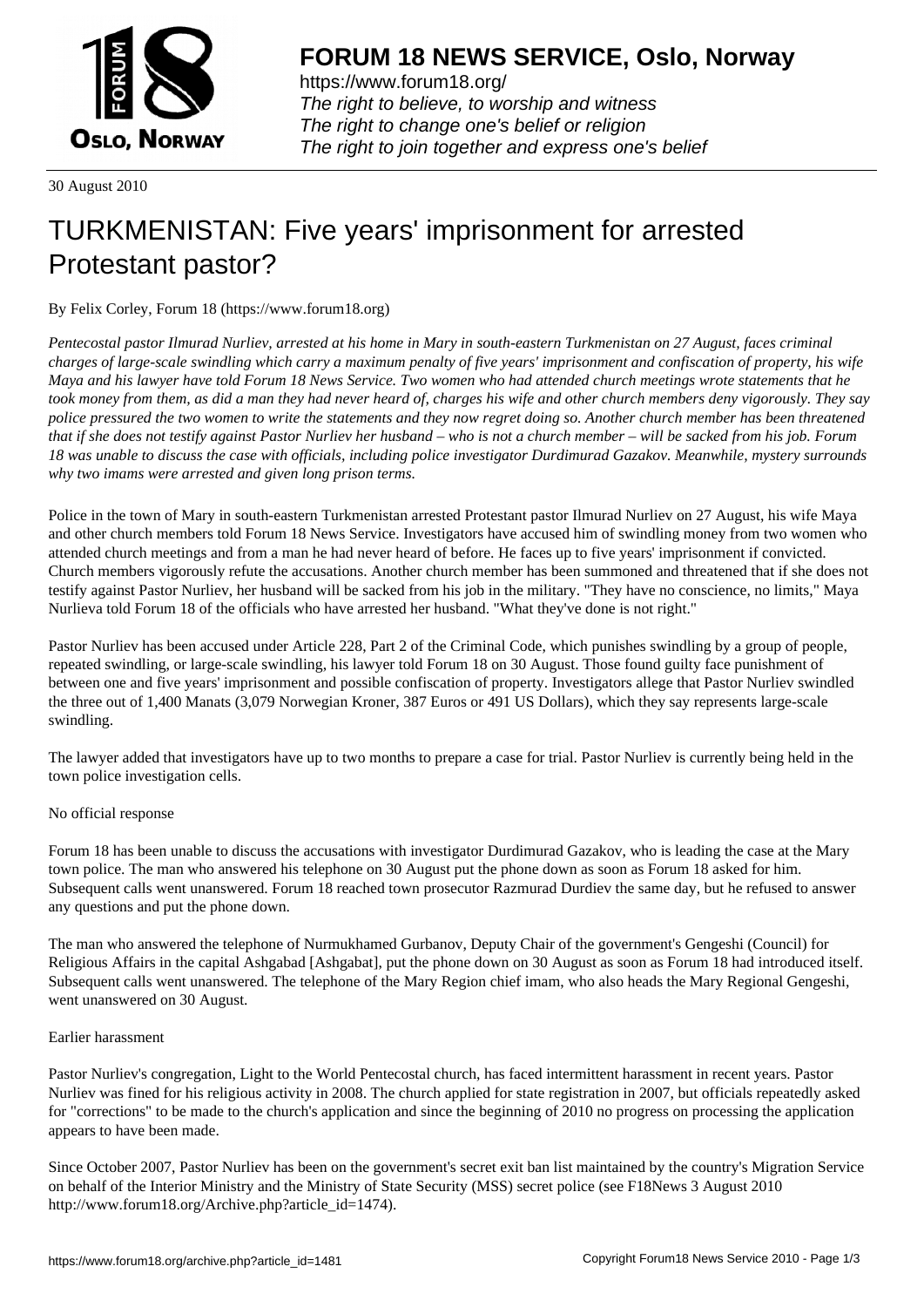The latest trouble for Pastor Nurliev came with his sudden arrest on the morning of 27 August. "I was out at work when the police arrested my husband, and the first I knew was when he was allowed to call me from the investigator's office," Maya Nurlieva told Forum 18. She said police have refused to allow her to meet her husband. "They should have allowed me to see him." Police also refused to give her any document certifying his arrest or outlining the reasons for it.

She added that they took his certificate in preaching he gained at a Ukrainian Christian college in March 2006, refusing to allow her to take it back and give them a photocopy. He also had 150 US Dollars in his pocket when he was arrested which they have also refused to give back. "All they gave back to me were the keys to our flat," she lamented.

Maya Nurlieva said that police and the investigator have refused to discuss her husband's case with her, only directly with the lawyer.

### Accusations

Pastor Nurliev is accused of swindling the money from two women who occasionally attended a women's group of his church, as well as from one man, Maya Nurlieva explained. The three wrote statements to the police denouncing Pastor Nurliev, but she insists neither of the women ever gave money to the church or to her husband. "They now regret having written these accusations, but they did so under police pressure and it is now too late." She said neither she nor her husband knew the man who had accused him.

One of the women attended three or four meetings in 2009, some of them with her mother. Both were subsequently imprisoned for causing a disturbance where they lived, but were freed from prison later that year in a prisoner amnesty. The young woman came to a few more meetings in 2010 after her release, accompanied by another young woman. Maya Nurlieva maintains that police or the MSS secret police put pressure on the two younger women to write the complaints as a basis to arrest her husband.

Human rights defenders have in other cases told Forum 18 that those who have been imprisoned are particularly vulnerable to pressure from the authorities to sign accusations prepared by officers.

Pastor Nurliev's lawyer said that as the case rests on the three accusations, it is only if they renounce their accusations that the case can stop. "None of them has done so," she told Forum 18.

"There are many people who could testify with the truth – that my husband did not extort money from anyone," Maya Nurlieva insisted to Forum 18. "He also has a secular job and so do I – our family does not live off extorted money."

She said that 15 church members who came to their Sunday service on 29 August signed an appeal to the Prosecutor's Office testifying to Pastor Nurliev's innocence.

### Threats to church member

Another church member, Kristina Petrova, was summoned by the police on the afternoon of 29 August, Maya Nurlieva told Forum 18. Officers pressured her to testify against the pastor, but she refused. "They shouted at her and threatened her very crudely," Nurlieva told Forum 18. "She's just a young woman."

When Petrova refused to testify against Pastor Nurliev, she was then threatened that her husband would be sacked from his job in the military. She told the police that he is not a church member and has nothing to do with the case. "If they sack her husband, the family will have nothing to eat," Nurlieva pointed out.

#### Religious prisoners

Five Jehovah's Witnesses are currently serving prison sentences for refusing compulsory military service on grounds of religious conscience while a further three, also prosecuted under the Criminal Code, are serving suspended sentences (see F18News 24 May 2010 http://www.forum18.org/Archive.php?article\_id=1448).

Mystery surrounds the recent imprisonment of several imams – it remains unclear whether they were punished for peaceful religious activity or for other reasons. A 73-year-old imam Shiri Geldimuradov died in prison apparently in early June, Radio Free Europe and the Turkmen Initiative for Human Rights reported. He was arrested in April after the authorities claimed weapons had been found in his Ashgabad home. One of his sons had already been arrested, while three others were arrested after the imam's arrest.

The Turkmen Initiative for Human Rights also reported on 22 August that two other imams were imprisoned in separate cases after MSS secret police claim to have found weapons on them.